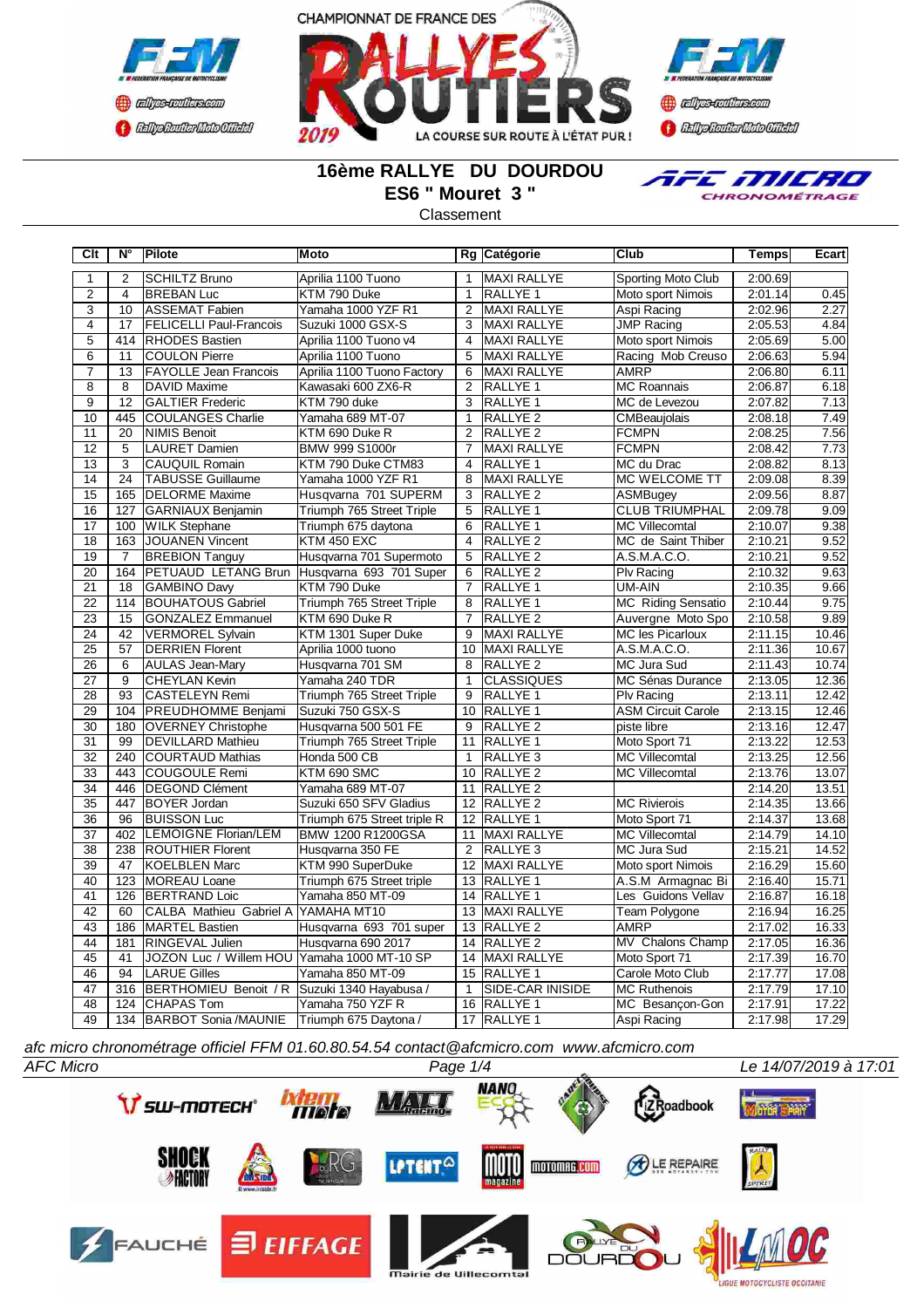



**Confederation Complementation** 

#### 16ème RALLYE DU DOURDOU ES6 " Mouret 3 " **Classement**

TFE MILRO CHRONOMÉTRAGE

| Clt             | $\overline{\mathsf{N}^{\circ}}$ | <b>Pilote</b>                 | <b>Moto</b>                 |                 | Rg Catégorie            | Club                      | Temps   | Ecart |
|-----------------|---------------------------------|-------------------------------|-----------------------------|-----------------|-------------------------|---------------------------|---------|-------|
| 50              | 241                             | <b>GROLAND Raphael</b>        | Honda 500 CB                | 3               | RALLYE <sub>3</sub>     | Team 6ème Avenu           | 2:18.13 | 17.44 |
| 51              | 33                              | <b>GRANDJEAN Jacques</b>      | Suzuki 1000 GSX-S FA        |                 | 15 MAXI RALLYE          | Ducati Club de Fran       | 2:18.41 | 17.72 |
| 52              | 161                             | <b>CADENET Clement</b>        | Husqvarna 690 701 Super     |                 | 15 RALLYE 2             | <b>MC Saint Affricain</b> | 2:18.53 | 17.84 |
| 53              | 98                              | <b>BONNAURE</b> Frederic      | Triumph 675 Street triple R | 18              | <b>RALLYE 1</b>         | <b>HORIZONS ENDU</b>      | 2:18.56 | 17.87 |
| $\overline{54}$ | $\overline{310}$                | GALVANI Raphael / BRE         | Kawasaki 1200 ZX12R /       | $\overline{2}$  | <b>SIDE-CAR INISIDE</b> | CMBeaujolais              | 2:18.85 | 18.16 |
| 55              | 129                             | <b>BAJU Jeremy</b>            | Triumph 675 street triple r | 19              | <b>RALLYE 1</b>         | MC les Picarloux          | 2:19.25 | 18.56 |
| 56              | 119                             | <b>NUPER Morten</b>           | Yamaha 847 MT-09 TRAC       | 20              | RALLYE 1                | Moto team 95              | 2:19.52 | 18.83 |
| 57              | 97                              | <b>BRUN Eudes</b>             | Triumph 675 Street Triple   | 21              | RALLYE <sub>1</sub>     | Moto Sport 71             | 2:19.55 | 18.86 |
| 58              | 434                             | <b>PARTARRIEU Quentin</b>     | Yamaha 850 MT-09            | 22              | RALLYE 1                | CMBeaujolais              | 2:19.64 | 18.95 |
| 59              | 290                             | DAVAL Johan                   | Honda 600 CBR PC25          | $\overline{2}$  | <b>CLASSIQUES</b>       | MC du Drac                | 2:19.71 | 19.02 |
| 60              | 312                             | CHANAL Gilles /CHANAL         | PANDA 1000 ORIGINAL /       | 3               | SIDE-CAR INISIDE        | <b>MC</b> Annemasse       | 2:19.86 | 19.17 |
| 61              | 401                             | <b>IRAILLES Marc</b>          | Aprilia 1000 tuono          | 16              | <b>MAXI RALLYE</b>      | Moto sport Nimois         | 2:20.18 | 19.49 |
| 62              | 407                             | <b>SAINJON David</b>          | KTM 1190 Adventure          | 17              | <b>MAXI RALLYE</b>      | CS-Val d'Isère            | 2:20.43 | 19.74 |
| 63              | 21                              | <b>MAUREL Eric</b>            | APRILIA TUONO 1100          | 18              | MAXI RALLYE             | MC Sénas Durance          | 2:20.64 | 19.95 |
| 64              | 48                              | <b>JAILLIARD Patrick</b>      | <b>BMW 1000 XR</b>          | 19              | <b>MAXI RALLYE</b>      | <b>FCMPN</b>              | 2:20.86 | 20.17 |
| 65              | 125                             | <b>PAULHAN Thomas</b>         | Yamaha 850 MT-09            | 23              | RALLYE 1                | <b>MC les Picarloux</b>   | 2:20.90 | 20.21 |
| 66              | 43                              | PICHAT Yoann                  | KTM 1290 Super Duke R       | 20              | MAXI RALLYE             | Racing Auto Moto P        | 2:20.98 | 20.29 |
| 67              | 441                             | <b>MAZARS Anthony</b>         | Husqvarna 701 supermoto     | 16              | <b>RALLYE 2</b>         | <b>MC Villecomtal</b>     | 2:21.16 | 20.47 |
| $\overline{68}$ | 429                             | <b>CONSTANTIN Yves</b>        | Suzuki 650 SV               | $\overline{17}$ | <b>RALLYE 2</b>         | UM-AIN                    | 2:21.44 | 20.75 |
| 69              | 435                             | <b>UNAL Thierry</b>           | KTM 950 SMR                 | $\overline{24}$ | <b>RALLYE 1</b>         |                           | 2:21.51 | 20.82 |
| 70              | 406                             | <b>DEPUILLE Florian</b>       | Aprilia 1100 Tuono          | 21              | <b>MAXI RALLYE</b>      | <b>MC Villecomtal</b>     | 2:21.52 | 20.83 |
| $\overline{71}$ | $\overline{28}$                 | <b>PEYROT Cyril</b>           | KTM 1290 Super duke r       | 22              | <b>MAXI RALLYE</b>      | MC Boussaquin             | 2:21.71 | 21.02 |
| 72              | 92                              | RADOJEWSKI Stephane           | KTM 790 duke                | 25              | <b>RALLYE 1</b>         | MC du Drac                | 2:22.09 | 21.40 |
| 73              | 130                             | <b>BAUMGARTNER Jerome</b>     | Yamaha 847 MT-09            | 26              | <b>RALLYE 1</b>         | <b>MC Passion Vitesse</b> | 2:22.22 | 21.53 |
| 74              | 105                             | SIMONNET Herve                | Yamaha 850 MT-09            | 27              | <b>RALLYE 1</b>         | <b>CORRC</b>              | 2:22.32 | 21.63 |
| $\overline{75}$ | 289                             | <b>GUEGUIN Stephane</b>       | Honda 900 CBR RR            | 3               | <b>CLASSIQUES</b>       | Moto sport Nimois         | 2:22.83 | 22.14 |
| $\overline{76}$ | 185                             | <b>ACHARD Norbert</b>         | Husqvarna 701 Supermoto     | 18              | <b>RALLYE 2</b>         | <b>AMRP</b>               | 2:23.06 | 22.37 |
| $\overline{77}$ | 303                             | <b>CRESCENZO Sebastien</b>    | Honda 900 CBR RR Firebl     | $\overline{4}$  | <b>CLASSIQUES</b>       | Moto Sport 71             | 2:23.19 | 22.50 |
| $\overline{78}$ | 296                             | PIGEAT Richard                | Ducati 900 Super sport      | $\overline{5}$  | <b>CLASSIQUES</b>       | Racing Mob Creuso         | 2:23.24 | 22.55 |
| 79              | 405                             | CHAUVEAU Pascal               | Yamaha 1300 XJR             | 23              | MAXI RALLYE             | MC Villelaure 530         | 2:24.02 | 23.33 |
| 80              | 25                              | <b>BORGEAT Gerard / REA</b>   | BMW 1250 GS /               | 24              | <b>MAXI RALLYE</b>      | <b>OXYGENE PSA</b>        | 2:24.06 | 23.37 |
| 81              | 482                             | <b>ROUSSEL Michel</b>         | Honda 750 africa twin       | 6               | <b>CLASSIQUES</b>       |                           | 2:24.30 | 23.61 |
| 82              | 113                             | GROSSE Johann                 | Yamaha 850 MT-09            | 28              | <b>IRALLYE 1</b>        | Moto team 95              | 2:24.33 | 23.64 |
| 83              |                                 | 184 RECOUR Hugo               | KTM 690 SMT                 | 19              | RALLYE <sub>2</sub>     | Ott Racing Team           | 2:24.53 | 23.84 |
| 84              | 313                             | RIBES Kevin / RIBES Juli      | Suzuki 1300 Hayabusa /      | $\overline{4}$  | <b>SIDE-CAR INISIDE</b> | <b>CORRC</b>              | 2:25.35 | 24.66 |
| 85              |                                 | 403 MONTAY Julien             | Yamaha 1000 Fz1             | 25              | <b>MAXI RALLYE</b>      |                           | 2:25.37 | 24.68 |
| 86              | 109                             | <b>FRANCOIS Nicolas</b>       | Honda 600 CBF N             | 29              | <b>RALLYE 1</b>         | Grezac Moto Club          | 2:25.49 | 24.80 |
| 87              |                                 | 116   DEWAS Albert            | Honda 800 VFR F             | 30              | RALLYE 1                | <b>MC Villecomtal</b>     | 2:25.69 | 25.00 |
| 88              | 131                             | <b>MOURIER Anthony</b>        | Triumph 675 Street Triple   | 31              | RALLYE <sub>1</sub>     | MC les Picarloux          | 2:25.99 | 25.30 |
| 89              | 444                             | <b>BOURGEOIS Patrick</b>      | Kawasaki 650 versys         | $\overline{20}$ | RALLYE <sub>2</sub>     |                           | 2:26.71 | 26.02 |
| 90              | 480                             | <b>BAYOL Dominique</b>        | yamaha 850 tdm              | $\overline{7}$  | <b>CLASSIQUES</b>       |                           | 2:26.81 | 26.12 |
| $\overline{91}$ | $\overline{44}$                 | <b>BASELLO Florent</b>        | Honda 1000 Africa twin      | 26              | <b>MAXI RALLYE</b>      | <b>CORRC</b>              | 2:26.91 | 26.22 |
| 92              | 58                              | <b>BOURGEOIS Frederic</b>     | KTM 1290 super duke r       | 27              | <b>MAXI RALLYE</b>      | Carole Moto Club          | 2:26.97 | 26.28 |
| 93              | 411                             | <b>OLTZ Nicolas</b>           | KTM 990 SMR                 | 28              | <b>MAXI RALLYE</b>      |                           | 2:27.26 | 26.57 |
| 94              | 46                              | DOSMAS Philippe /DOS          | BMW 1200 GSA /              | 29              | <b>MAXI RALLYE</b>      | La Main au Panier         | 2:27.33 | 26.64 |
| 95              | 292                             | <b>FORTIN Eric</b>            | <b>BMW 1000 80GS</b>        | 8               | <b>CLASSIQUES</b>       | Moto Nature D'Olt         | 2:27.88 | 27.19 |
| 96              | 91                              | <b>GRATIOT Caroline</b>       | Honda 600 Hornet CBF        | $\overline{32}$ | RALLYE 1                | MC de Saint Thiber        | 2:27.97 | 27.28 |
| 97              | 332                             | <b>BOUDIER Christophe / M</b> | VOXAN CHODA VX 1010         | $\overline{5}$  | <b>SIDE-CAR INISIDE</b> |                           | 2:28.09 | 27.40 |
| $\overline{98}$ |                                 | 433 ILE GUELLEC Yves          | KTM 790 Duke                |                 | 33 RALLYE 1             |                           | 2:28.70 | 28.01 |

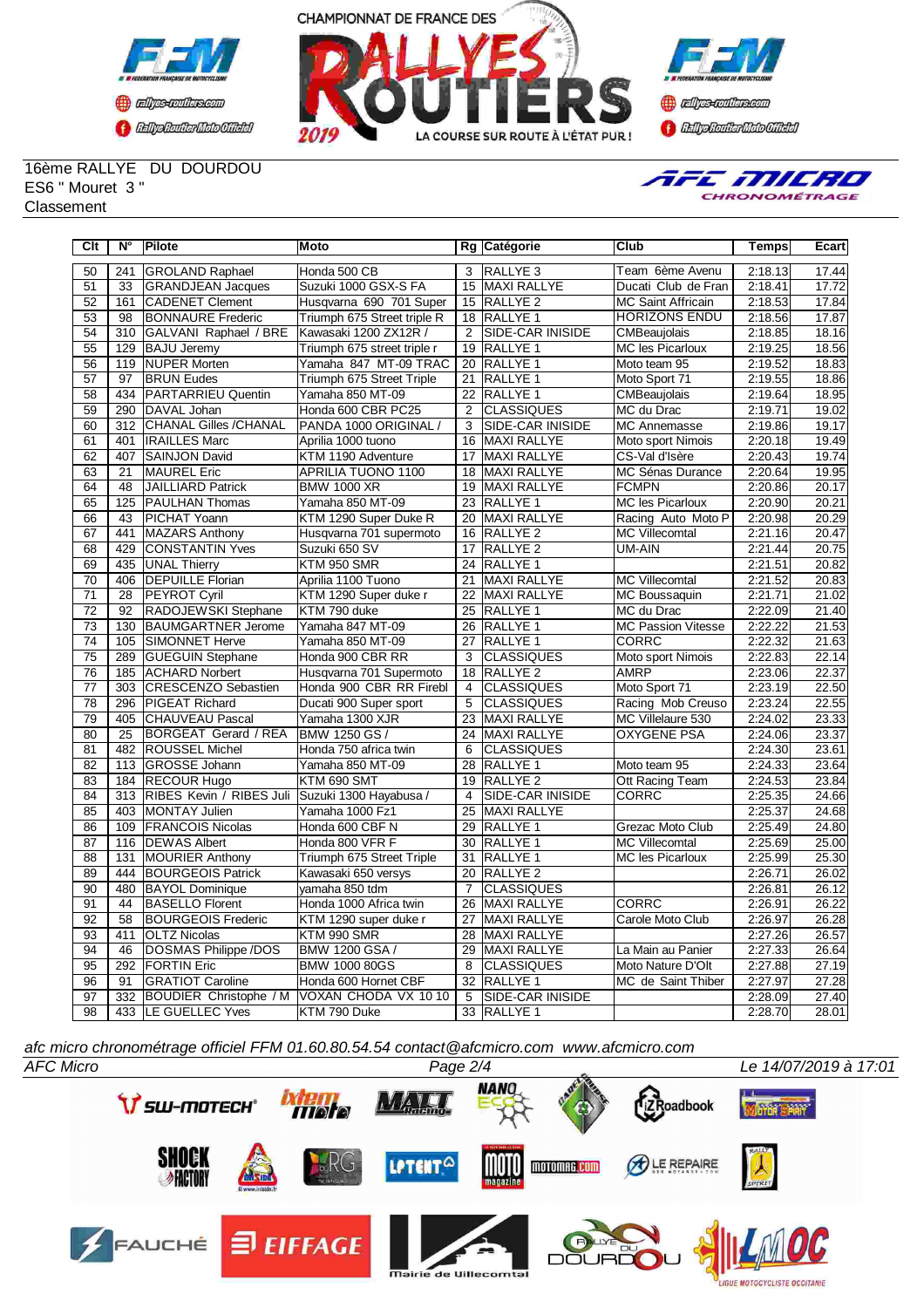



**Constant Communication CENTRAL MEDICATE** 

16ème RALLYE DU DOURDOU ES6 " Mouret 3 " **Classement** 



| Clt              | N°  | <b>Pilote</b>                | Moto                      |                 | Rg Catégorie            | Club                      | <b>Temps</b> | Ecart |
|------------------|-----|------------------------------|---------------------------|-----------------|-------------------------|---------------------------|--------------|-------|
| 99               | 431 | <b>MERCIER Jean Camille</b>  | <b>BMW 800 S</b>          | 34              | <b>RALLYE 1</b>         | Moto sport Nimois         | 2:29.06      | 28.37 |
| 100              | 460 | <b>AUBEY Maxime</b>          | Honda 500 CB pc 32        | $\overline{4}$  | <b>RALLYE 3</b>         | A.S.M.A.C.O.              | 2:29.09      | 28.40 |
| 101              | 168 | <b>STEPHAN Pierre</b>        | KTM 690 Duke R            | $\overline{21}$ | <b>RALLYE 2</b>         | <b>MC FLEUR DE LYS</b>    | 2:30.12      | 29.43 |
| 102              | 315 | LEPAGE Pauline / LEPA        | Yamaha 1000 YZF R1 /      | 6               | SIDE-CAR INISIDE        | MCC d'Avignon             | 2:30.21      | 29.52 |
| 103              | 261 | <b>COUDURIER Thierry</b>     | Yamaha 350 RDLC           | $\mathbf{1}$    | <b>ANCIENNES</b>        | <b>MC Arbusigny</b>       | 2:30.82      | 30.13 |
| 104              | 333 | <b>AGIN Patrick/AMBLARD</b>  | Héchard Bking 1340        | $\overline{7}$  | SIDE-CAR INISIDE        | A.S.M.A.C.O.              | 2:31.16      | 30.47 |
| 105              | 400 | <b>FAYOL Eric</b>            | KTM 900 990 SMT           | $\overline{30}$ | MAXI RALLYE             |                           | 2:31.50      | 30.81 |
| 106              | 437 | <b>CALMELS Nicolas</b>       | Ducati 821 Hypermotard    | $\overline{35}$ | <b>RALLYE 1</b>         |                           | 2:32.38      | 31.69 |
| 107              | 413 | <b>FERRAND</b> Erwan         | KTM 1290 Super Duke R     | 31              | <b>MAXI RALLYE</b>      | <b>MC Villecomtal</b>     | 2:32.61      | 31.92 |
| 108              | 160 | <b>BOUSSELIN Philippe</b>    | KTM 690 Duke R            | $\overline{22}$ | <b>RALLYE 2</b>         | MC Viree En Livrad        | 2:32.80      | 32.11 |
| 109              |     | 314 ALEXIS Brice /MOLTENI    | SUZUKI HAYABUSA 1300      | 8               | <b>SIDE-CAR INISIDE</b> | MC Jura Sud               | 2:33.17      | 32.48 |
| 110              | 128 | <b>SARIS Anthony</b>         | Yamaha 850 MT-09 ABS      | 36              | <b>RALLYE 1</b>         | A.S.M Armagnac Bi         | 2:33.73      | 33.04 |
| 111              | 235 | JARNAC Thomas                | KTM 390 duke              | 5               | <b>RALLYE 3</b>         | Ducati Club de Fran       | 2:34.28      | 33.59 |
| 112              | 291 | <b>THEILLAC Thierry</b>      | Ducati 900 SS             | 9               | <b>CLASSIQUES</b>       | MC-Angoumoisin            | 2:34.60      | 33.91 |
| 113              | 448 | GROUSSAC Jean Christo        | KTM 690 SMR               | 23              | <b>RALLYE 2</b>         | <b>MC Ruthenois</b>       | 2:34.74      | 34.05 |
| 114              | 409 | UFFERTE David                | KTM 990 SMT               | 32              | MAXI RALLYE             | Moto sport Nimois         | 2:35.93      | 35.24 |
| 115              | 178 | <b>MUSTER Thibaut</b>        | Suzuki 650 SV 650 N       | 24              | RALLYE <sub>2</sub>     | Club Trail 70             | 2:36.89      | 36.20 |
| 116              | 23  | <b>BOURGEOIS Antoine</b>     | Yamaha 1000 MT-10         | 33              | <b>MAXI RALLYE</b>      | <b>MC Saint Thibery</b>   | 2:37.10      | 36.41 |
| 117              | 173 | <b>IMESSEGHEM Christian</b>  | Kawasaki 650 Versys       | 25              | <b>RALLYE 2</b>         | MC Des Comminge           | 2:37.16      | 36.47 |
| 118              | 321 | <b>BLEUSEZ David / BULOT</b> | Aprilia 1100 Choda /      | 9               | <b>SIDE-CAR INISIDE</b> | Racing Mob Creuso         | 2:37.31      | 36.62 |
| 119              | 233 | <b>COLLIOT Philippe</b>      | Honda 500 CB              | 6               | RALLYE <sub>3</sub>     | <b>Association Avenir</b> | 2:37.39      | 36.70 |
| 120              | 481 | <b>DEPUILLE</b> Sebastien    | Kawasaki 750 stinger      | 10              | <b>CLASSIQUES</b>       |                           | 2:37.73      | 37.04 |
| 121              | 236 | <b>CRESCENCIO Pedro</b>      | Kawasaki 400 Ninja        | $\overline{7}$  | RALLYE <sub>3</sub>     | A.S.M.A.C.O.              | 2:37.94      | 37.25 |
| 122              | 450 | <b>I</b> GODART René         | ROYAL ENFIELD 535         | 26              | <b>RALLYE 2</b>         |                           | 2:38.83      | 38.14 |
| 123              | 31  | <b>IPOTIER Guillaume</b>     | Ducati 1260 MULTISTRAD    | 34              | <b>MAXI RALLYE</b>      | Moto sport Nimois         | 2:39.34      | 38.65 |
| 124              | 167 | MOLINET Denis                | Kawasaki 650 Versys       | 27              | RALLYE <sub>2</sub>     | <b>MC Dauphinois</b>      | 2:39.36      | 38.67 |
| 125              | 55  | <b>LAMOUR Marc</b>           | Honda 1100 CBR XX         | 35              | <b>MAXI RALLYE</b>      | MC du Val de Seine        | 2:39.66      | 38.97 |
| 126              | 415 | NOWITZKI Sébastien           | HONDA CB 1000 R           | 36              | MAXI RALLYE             | <b>XTREMONAS</b>          | 2:40.83      | 40.14 |
| 127              | 30  | MOTTAZ Remi                  | Honda 1300 CB S           | 37              | <b>MAXI RALLYE</b>      | M.G.B. Moto Club          | 2:41.09      | 40.40 |
| 128              | 426 | MASSON Hugues-Olivier        | Yamaha 847 MT-09 TRAC     | 37              | <b>RALLYE 1</b>         | A.S.M.A.C.O.              | 2:42.01      | 41.32 |
| 129              | 449 | <b>GENTIT Pierre</b>         | Yamaha 660 XTX            | 28              | RALLYE <sub>2</sub>     |                           | 2:42.46      | 41.77 |
| 130              | 408 | TOURRETTE Olivier            | Triumph 1050              | 38              | <b>MAXI RALLYE</b>      | Association I-Ronde       | 2:43.37      | 42.68 |
| 131              | 274 | LACOSTE Christian            | <b>BMW R100</b>           | 2               | <b>ANCIENNES</b>        | UM-AIN                    | 2:43.52      | 42.83 |
| 132              | 246 | <b>DION Fabrice</b>          | KTM 390 Duke              | 8               | RALLYE <sub>3</sub>     | MC FLEUR DE LYS           | 2:43.81      | 43.12 |
| 133              | 428 | <b>CORDIER-RAUCCI Trista</b> | Honda 800 VFR 800 FI      | 38              | <b>RALLYE 1</b>         |                           | 2:44.79      | 44.10 |
| 134              | 170 | GILLI Aurelien / FACHAU      | Yamaha 700 MT-07 /        | 29              | <b>RALLYE 2</b>         | Pit Lane Endurance        | 2:45.07      | 44.38 |
| 135              |     | 318 COUDERC Gilles / THIBA   | Yamaha 1200 Fi /          | 10              | SIDE-CAR INISIDE        | <b>MC Villecomtal</b>     | 2:45.36      | 44.67 |
| 136              | 305 | <b>GENTIT Luc</b>            | Honda 600 XLM             | 11              | <b>CLASSIQUES</b>       | <b>AMDoubs</b>            | 2:45.99      | 45.30 |
| 137              | 231 | <b>GRASSIAN Baptiste</b>     | Kawasaki 400 Z400         | $\overline{9}$  | RALLYE <sub>3</sub>     | <b>CORRC</b>              | 2:45.99      | 45.30 |
| 138              | 311 | <b>GUILHOT Frederic /FAN</b> | Triumph 955 sprint ST /   | 11              | <b>SIDE-CAR INISIDE</b> | Les Guidons Vellav        | 2:46.35      | 45.66 |
| 139              | 410 | <b>TORIBIO Jean-Louis</b>    | <b>BMW 1200 ST</b>        | 39              | MAXI RALLYE             | <b>MC Villecomtal</b>     | 2:48.05      | 47.36 |
| 140              | 425 | <b>LAFON Maxime</b>          | Suzuki 650 GSXF           | 39              | <b>RALLYE 1</b>         | <b>MC Villecomtal</b>     | 2:51.22      | 50.53 |
| 141              | 308 | <b>STEPHAN Philippe</b>      | Yamaha 350 RDLC 1wt       | 12              | <b>CLASSIQUES</b>       | Moto team 95              | 2:52.31      | 51.62 |
| 142              | 490 | DUPUY Denis/LAGUILLO         | Suzuki 1100 GS-G /        | 12              | SIDE-CAR INISIDE        |                           | 2:52.61      | 51.92 |
| $\overline{143}$ | 265 | <b>FOUGERAS Gabriel</b>      | <b>BMW 650 R65</b>        | 3               | <b>ANCIENNES</b>        | MC de Cagnes              | 2:52.99      | 52.30 |
| 144              | 427 | <b>FOUILLAND BRUNO</b>       | Ducati 800 S2R            | 40              | <b>IRALLYE 1</b>        |                           | 2:54.28      | 53.59 |
| 145              | 432 | <b>IPERROT Sabine</b>        | Triumph 675 street triple | 41              | RALLYE 1                | Moto sport Nimois         | 2:54.38      | 53.69 |
| 146              | 267 | <b>MARTIN</b> Eric           | Suzuki 750 GS             | 4               | <b>ANCIENNES</b>        | <b>MC Villecomtal</b>     | 2:54.98      | 54.29 |
| 147              |     | 404   PLETSCHER Fabien       | Ducati 1200 Multistrada   |                 | 40 MAXI RALLYE          |                           | 2:55.04      | 54.35 |